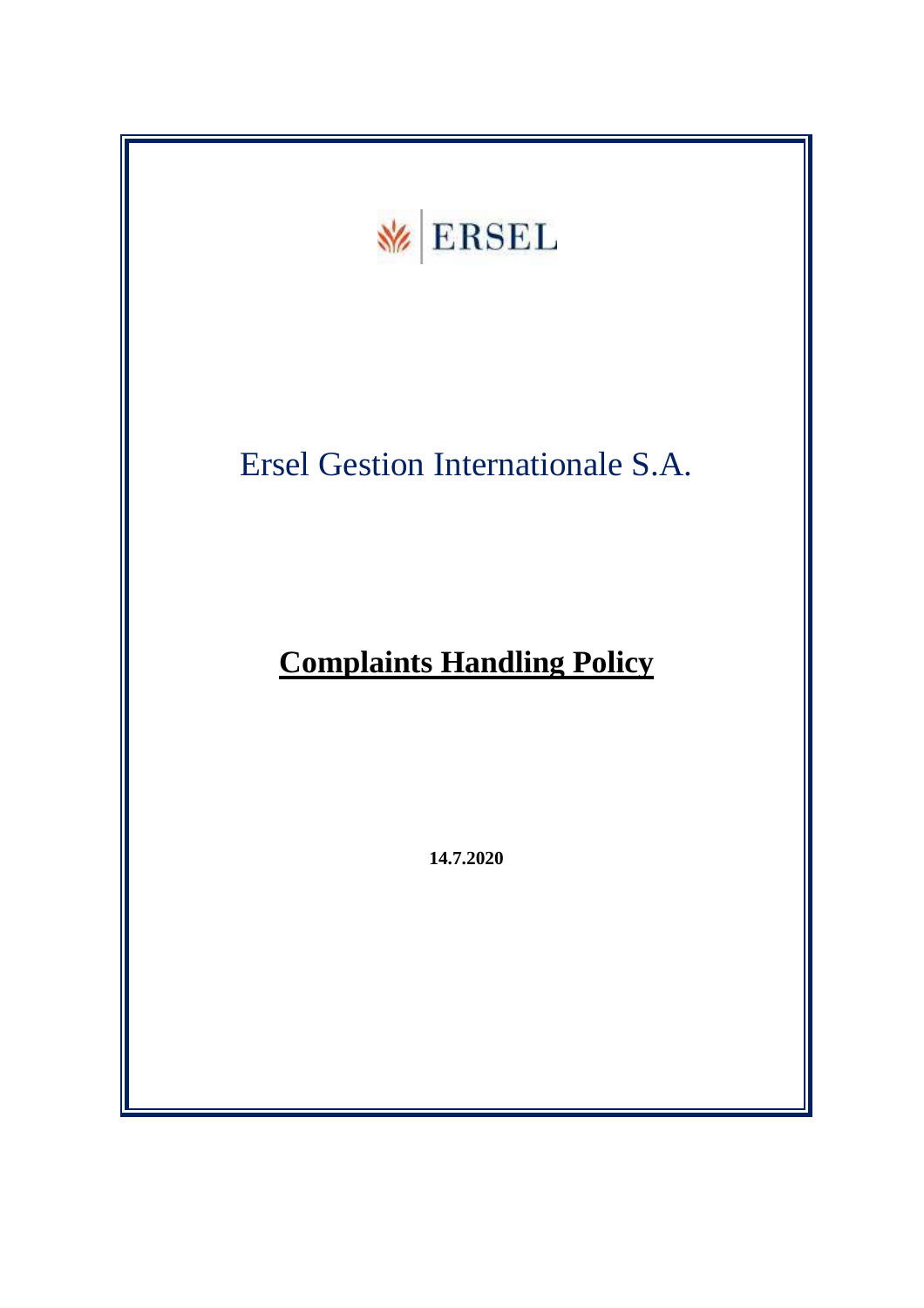

|           | <b>Company Policy</b>             |                     |
|-----------|-----------------------------------|---------------------|
| 14.7.2020 | <b>Complaints Handling Policy</b> | <b>Version: 3.0</b> |

#### **THIS COMPLAINTS HANDLING POLICY IS AVAILABLE TO THE PUBLIC AND APPEARS ON EGI WEBPAGE, EXCEPT FOR THIS PAGE 2 WHICH DESCRIBES THE POLICY INTERNAL APPROVAL PROCESS AND IS THEREFORE FOR INTERNAL PURPOSE ONLY**

| Process Owner:          | The Conducting Officer in charge of the Compliance function                                                                                                             |
|-------------------------|-------------------------------------------------------------------------------------------------------------------------------------------------------------------------|
| Department(s) impacted: | All                                                                                                                                                                     |
| Approved by:            | Versions 1 and 2 were approved by EGI Board of Directors.<br>This version 3 includes only formal changes and does not have to be escalated<br>to the ExCom or the Board |

| Written up by                        | Reviewed by                         | validated by                                    | Date of approval<br>by the Board |
|--------------------------------------|-------------------------------------|-------------------------------------------------|----------------------------------|
| Livia Capelluto,<br><b>Ian Power</b> | The Conducting Officer<br>Committee | The CO in charge of Procedures:<br>Henri Ninove | 18.1.2019                        |
| Aniraj Senedhun                      | Henri Ninove                        | The CO in charge of Procedures:<br>Henri Ninove | Not required                     |
|                                      |                                     |                                                 |                                  |

### **Change Mechanism**

- Any requirement for change must be addressed to the process owner.
- For documents with draft status, the author may make changes.
- For documents with controlled status (= which has been reviewed, validated or approved), changes must be approved by the staff / Committee which has reviewed, validated or approved the draft.
- As per EGI Procedure for Policies&Procedures set up, the Conducting Officer in charge of the Procedures may make formal changes alone without further reporting to the ExCom or the Board: Formal changes are, for example, correcting typing mistakes, sub dividing a paragraph but also precising or detailing a definition without altering the sense.
- In order to speed up updates of the procedures, the process owner, in agreement with the COC and the Conducting Officer in charge of the Procedures, may make alone minor changes provided they are beneficial to the clients/investors/ the ManCo.
- Any change must be subsequently reported to the Board.

Regulatory Background: • **CSSF Regulation No 16-07**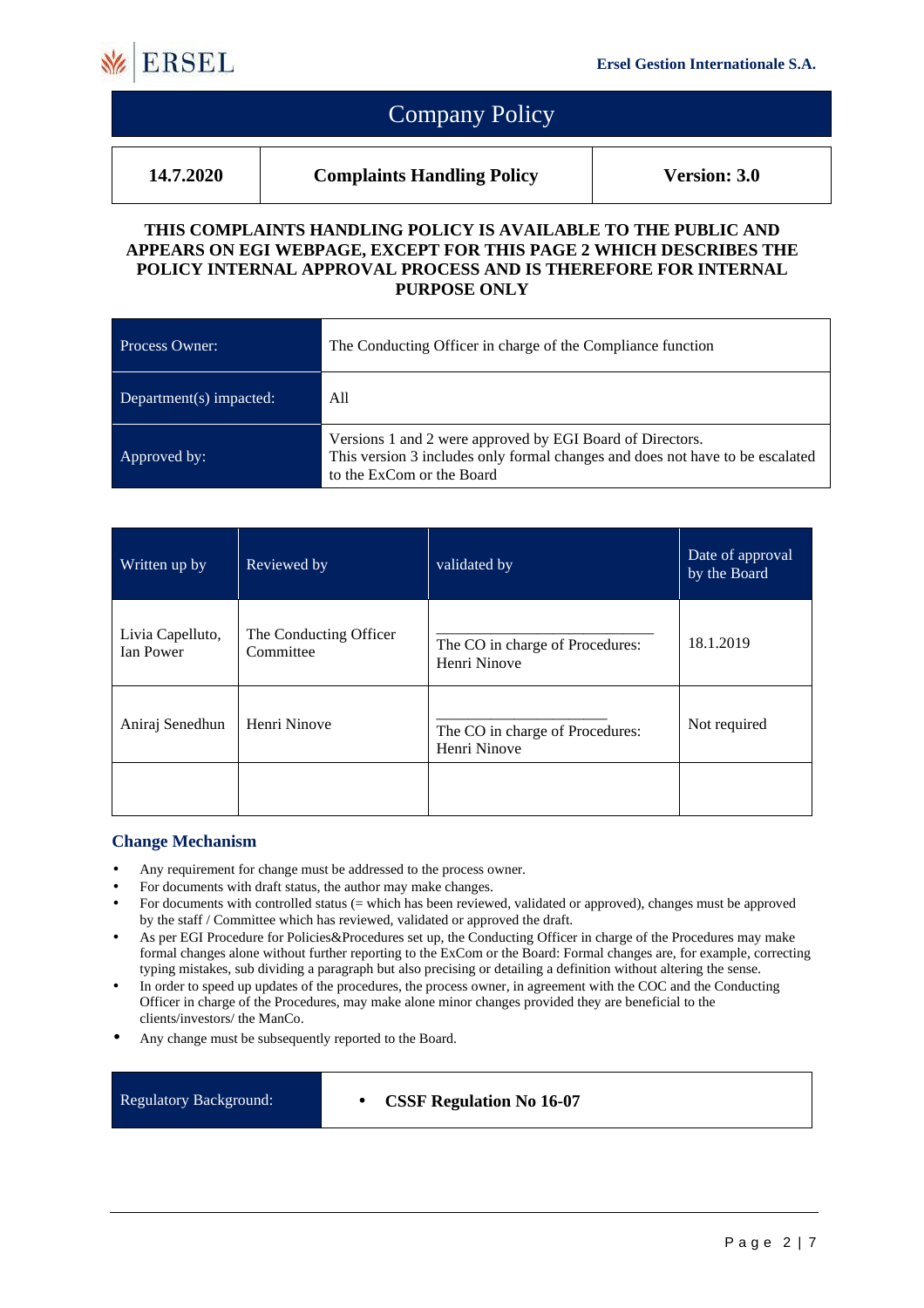

#### **Company Policy** 14.7.2020 **Complaints Handling Policy Version: 3.0 TABLE OF CONTENTS**  $\overline{1}$ . 2.  $\mathcal{R}$  $4.$  $5<sub>1</sub>$ 6. RECOURSE TO THE CSSF'S OUT-OF-COURT COMPLAINT RESOLUTION PROCEDURE..............7 7.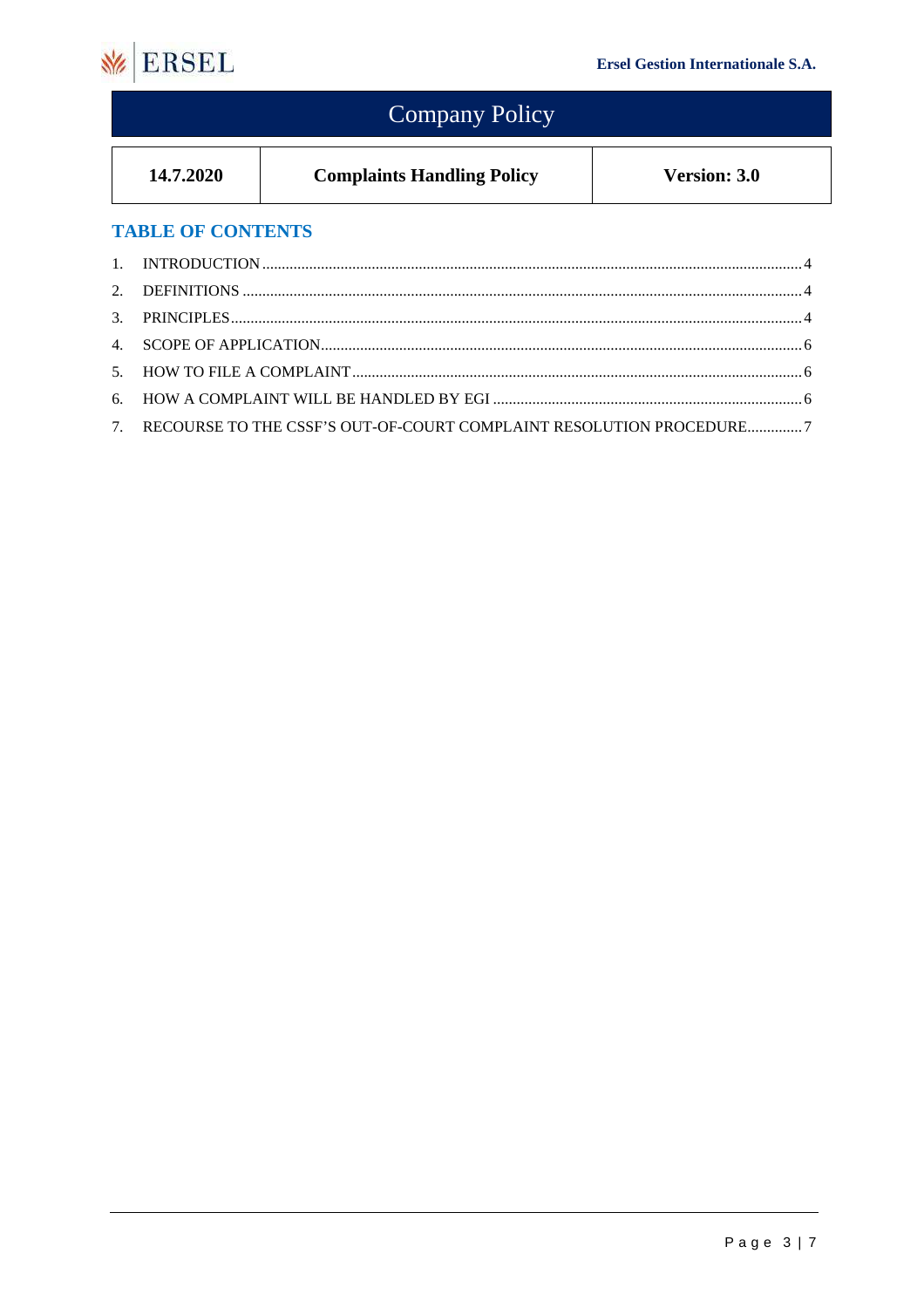

| <b>Company Policy</b> |                                   |                     |
|-----------------------|-----------------------------------|---------------------|
| 14.7.2020             | <b>Complaints Handling Policy</b> | <b>Version: 3.0</b> |

## **1. Introduction**

Ersel Gestion Internationale ("EGI") is a UCITS Management Company and Alternative Investment Fund Manager (AIFM) authorized by the Commission for the Supervision of the Financial Sector (*Commission de Surveillance du Secteur Financier* – CSSF). EGI has also been authorized to operate discretionary wealth management.

This Policy outlines:

- how clients of EGI ("the Clients") may file a complaint;
- how the client's complaint is handled by EGI;
- how a client may use the alternative dispute resolution procedure implemented by the Luxembourg Competent Authority (the Commission for the Supervision of the Financial Sector – *Commission de Surveillance du Secteur Financier* – CSSF)

## **2. Definitions**

#### *Complaints*

A complaint is an expression of dissatisfaction received by EGI, directly or indirectly from or on behalf of an eligible complainant, about EGI's provision of or failure to provide a product and/or service.

A complaint must request EGI to recognize a right or to redress a harm.

A request for information, clarification or service is not a complaint.

#### *Client*

The complainant must be a Client of EGI. Clients of EGI include:

- an investor in a fund managed by EGI;
- a client of any other service offered by EGI, such as Discretionary Wealth Management services.

A client is a natural person, a corporation, institutional or not, a representative of a family office, a life insurance company, a distributor, nominee, business partner and any other type of intermediary subscribing to EGI's services.

A client is not only the direct counterpart with whom EGI signs a contract of service provision but also a beneficial owner.

A client can either be resident or domiciled in Luxembourg or based abroad, whether he is in an approved country following to the Cross Border Internal Operating Procedure or in any other country wherefrom he has subscribed to an EGI service, addressing directly to EGI in Luxembourg or through whatever type of intermediary.

## **3. Principles**

EGI is committed to providing its Clients with the best possible quality products and services.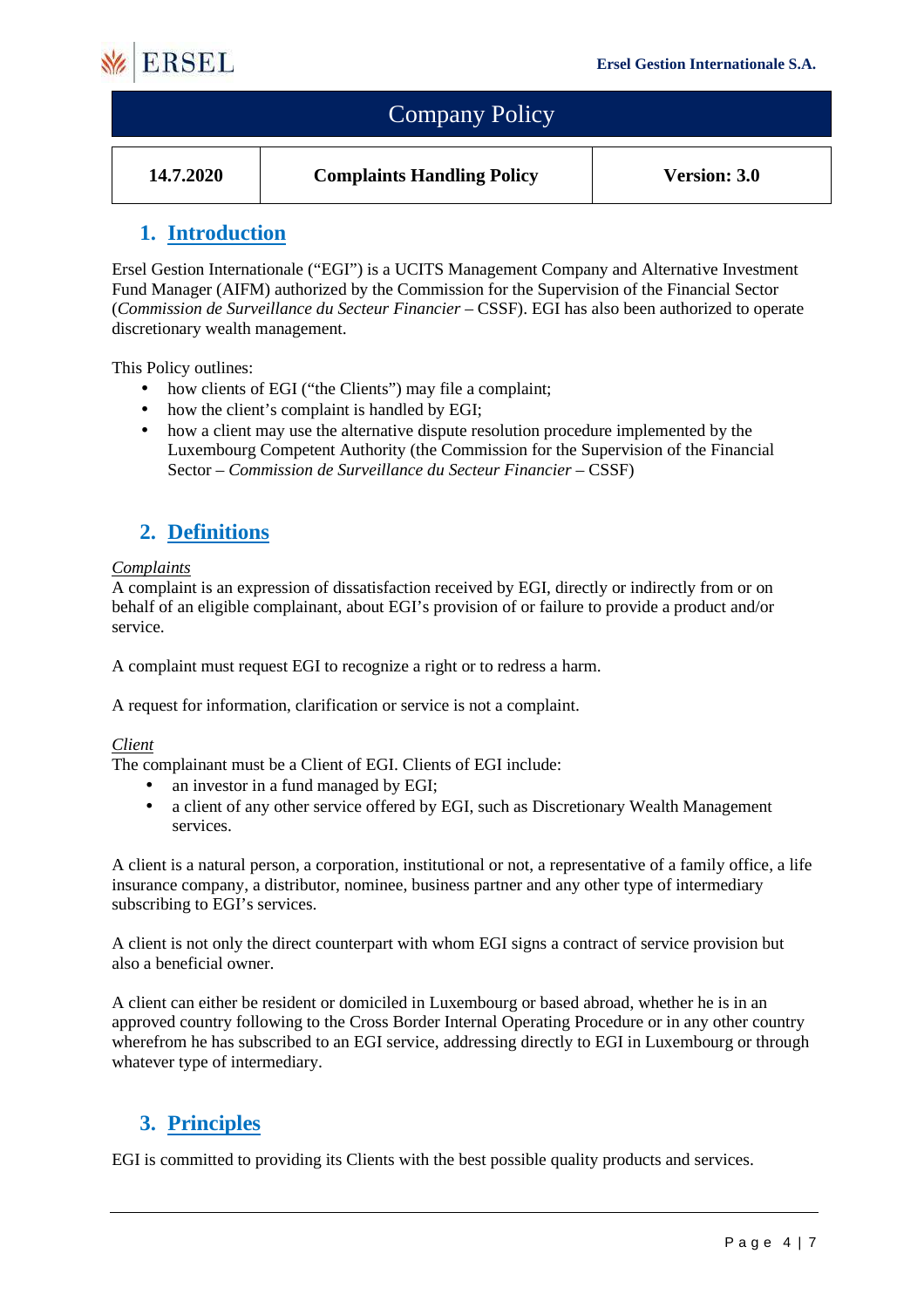

| <b>Company Policy</b> |                                   |                     |
|-----------------------|-----------------------------------|---------------------|
| 14.7.2020             | <b>Complaints Handling Policy</b> | <b>Version: 3.0</b> |

If Clients are nevertheless dissatisfied with the products and/or services provided by EGI, they may file a complaint.

EGI has implemented procedures for managing Client complaints which complies with the requirements of CSSF Regulation No 16-07 relating to the out-of-court resolution of complaints.

The procedure aims to establish a consistent and systematic approach to complaints handling which is fair to all Clients.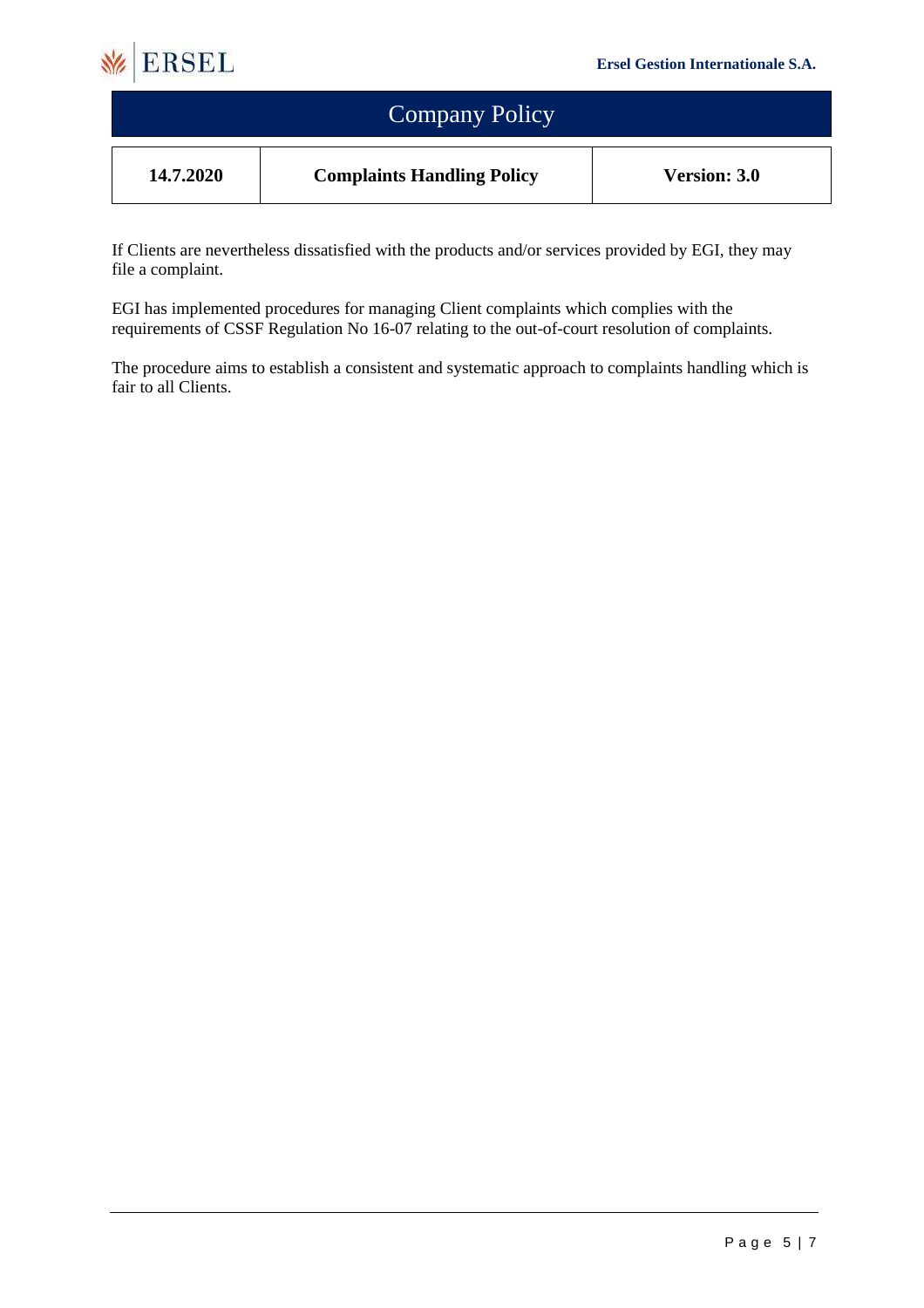

| <b>Company Policy</b> |                                   |                     |
|-----------------------|-----------------------------------|---------------------|
| 14.7.2020             | <b>Complaints Handling Policy</b> | <b>Version: 3.0</b> |

## **4. Scope of application**

This Policy applies to any complaint received in relation to the products and/or services provided to Clients by:

- EGI from its headquarters in Luxembourg,
- the London branch of EGI ("EGI London"), to the extent that it does not contradict applicable local laws and regulations. Any complaint received by EGI London will immediately be forwarded to EGI.

## **5. How may EGI's clients file complaints?**

Clients who wish to file a complaint may do so in English, French, or Italian, by addressing EGI directly:

By e-mail to compliance@ersel.lu

By post to the following address:

Ersel Gestion Internationale S.A. 17, rue Jean l'Aveugle L-1158 Luxembourg

A complaint should include the following information:

- full name and contact details of the complainant,
- a detailed explanation of the facts (issue or transaction) at the origin of the complaint,
- a copy of all related supporting documents.

In order to ensure a proper follow up, EGI normally instructs its counterparts (distributors, investment managers…) to escalate all complaints received by them to EGI. Nevertheless, EGI is not in a position to guarantee that all complaints are duly escalated if lodged with an entity other than EGI itself and in the form defined above.

Clients are therefore requested to scrupulously follow the present policy in order to allow EGI to properly follow up on all complaints.

## **6. How are complaints handled by EGI?**

EGI will handle Client's complaint as follows:

- an acknowledgement letter will be sent to the Client within 10 business days as of the receipt of the complaint, if the complaint cannot be closed before this time.
- An update letter will be sent to the Client every four weeks thereafter to inform him of the progress of the handling of his complaint.
- A final letter will be sent to the Client to inform him on the outcome of EGI investigation and the actions taken to resolve the complaint.

#### **EGI does not charge Clients any fee in relation to complaints.**